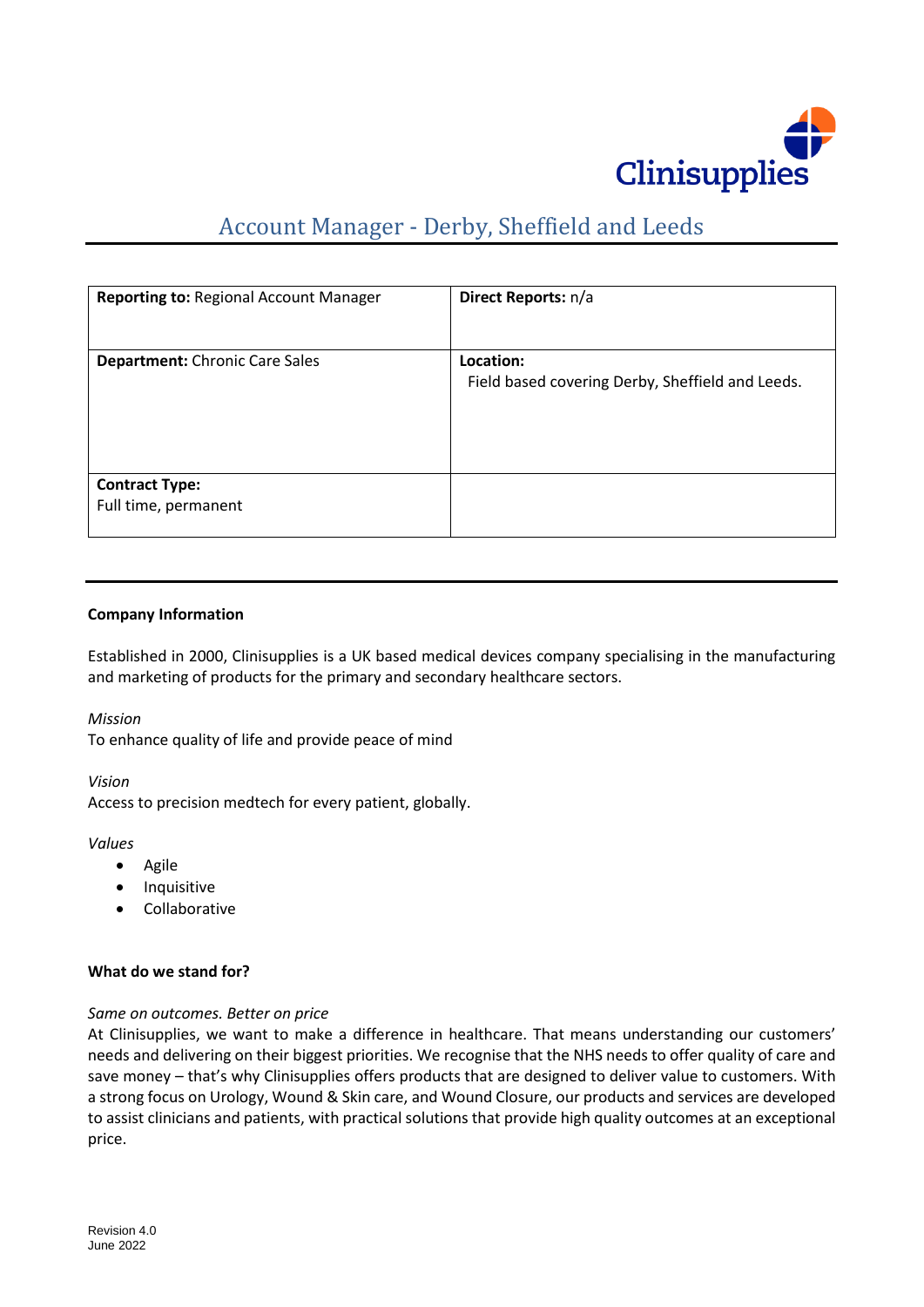# **Role summary**

We have an opportunity for a sales Account Manager to join our sales team. You will support the implementation of projects which support the sale of a range of urology and wound care products, that meet the needs of healthcare professionals and their patients, into the competitive primary and secondary care market.

The role is field based which will require working away from home as required, therefore overnight stays can be expected.

# **Key Responsibilities**

*The following provides an indication of the key responsibilities involved in this role but is not intended to be an exhaustive list of all the duties that you may be required to do*

Reporting directly to the Regional Account Manager, you will have responsibility of:

- Delivering and exceeding agreed sales targets for the urology and wound care portfolio
- Having excellent standards in territory / journey and business preparation and planning
- Learning and then understanding the selling process
- Developing a thorough understanding of both secondary and primary care within the NHS, and the changing face of the NHS
- Developing a thorough understanding of the formulary process and ability to influence for positive positioning of Clinisupplies products
- Developing an ability to function across all levels of the NHS, as well as within a sales culture team environment
- Developing a thorough understanding of how a Dispensing Appliance Contractor operates
- Providing effective weekly updates of company IT requirements, CRM, Calendar, Monthly AM report to Regional Account Manager
- Assisting colleagues when needed for example with training, formulary or discharge policy rollout etc.
- Supporting partnering Trusts with the provision, promotion and implementation of 'hospital to home' discharge products for use in the community provided through our home delivery service
- Supporting partnering establishments with formulary implementation and product guidance
- Delivering effective training on continence appliances to healthcare professionals
- Working closely with your regional team to support delivery of key projects across the region
- Building excellent customer relationships and sell the product and service to NHS and private healthcare customers

# **Experienced Required**

- Excellent communication and presentation skills
- Dynamic and driven with a real interest in developing a career in medical sales
- Desire to work in a target driven environment
- Confident, articulate and a strong relationship builder
- Highly self-motivated and tenacious and must be able to deliver sales results in a competitive environment
- Well organised and able to plan weekly and monthly diary